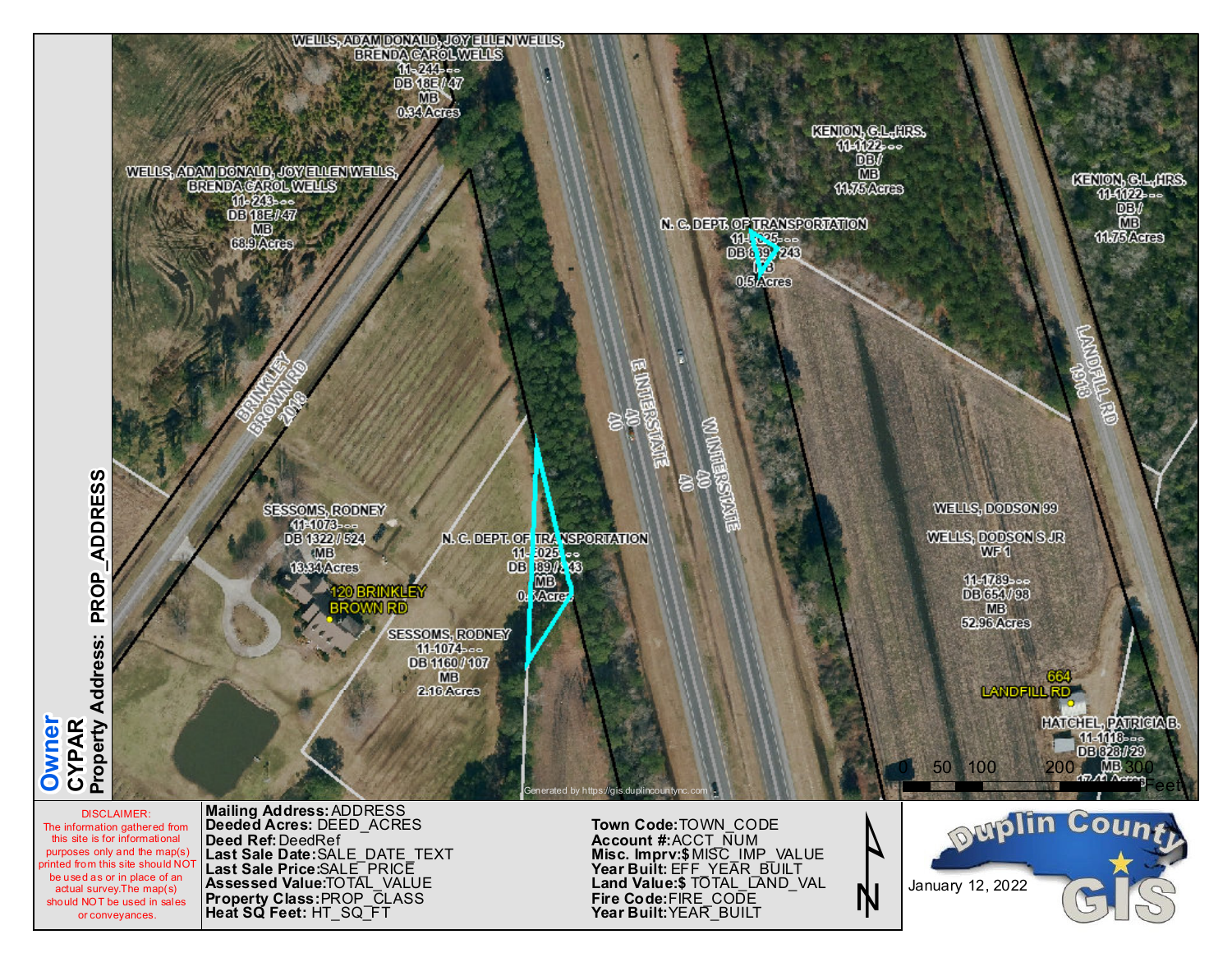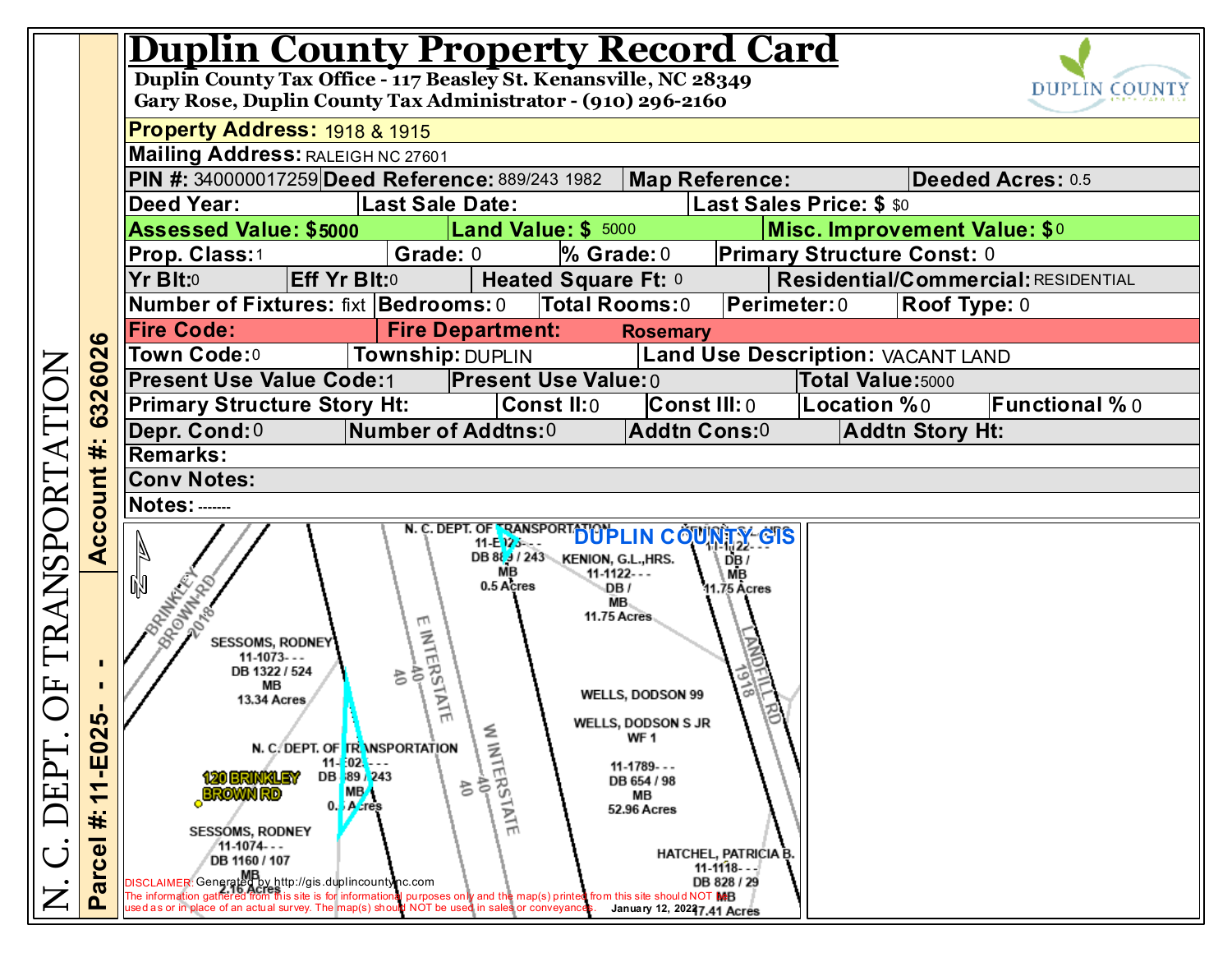**BOOK 889 PASS 243** RECORDED & VERIFIED<br>CHRISTINE & SILLIAMS<br>REGISTER OF DEEDS<br>DUPLIN CJS HTY, N.C. No excise tax Oct 5 9 00 AM1981 according to no Paventorle Recording Time, Book and Page 8.00 Excise Tax 5 ....... Parcel Identifier No. Tax Lot No. Verified by TAX SUPERVISOR **DURLIN** County on the  $\alpha$  day of October 19 81 Hamded to Mail after recording to Mail to Draham Phillips This instrument was prepared by ... GRAHAM. A. ... PHILLIPS, ... JR., ... ATTORNEY... AT. LAW, ... WALLACE, ... N., ... C. Brief description for the Index NORTH CAROLINA GENERAL WARRANTY DEED THIS DEED made this 24th day of September 1981 ... , by and between **GRANTOR GRANTEE** WINDSOR JOHNSON and wife, N. C. DEPARTMENT OF TRANSPORTATION, LILLIAN MAE JOHNSON an unincorporated agency of the State of North Carolina of Duplin County<br>State of North Carolina Enter in appropriate block for each party: name, address, and, if appropriate, character of entity, e.q. corporation or partnership. The designation Grantor and Grantee as used herein shall include said parties, their heirs, successors, and assigns, and shall include singular, plural, masculine, feminine or neuter as required by context. WITNESSETH, that the Grantor, for a valuable consideration paid by the Grantee, the receipt of which is hereby<br>acknowledged, has and by these presents does grant, bargain, sell and convey unto the Grantee in fee simple, al Rose Hill Township, certain lot or parcel of land situated in the City of Duplin County, North Carolina and more particularly described as follows: Beginning at a point located on an eastern property line of the undersigned, further identified as being on the division property line of Dodson S. Wells, rurther laentified as being on the division property line of Dodson S. Wells<br>now or formerly, and the undersigned, located 160 feet easterly of and<br>normal to survey line L; thence in a northwesterly direction 160 feet<br>east undersigned; thence in a southwesterly direction along and with the<br>division property line of Dodson S. Wells, now or formerly, and the undersigned to the point of beginning. The purpose of this conveyance is to transfer a portion of the lands of the undersigned found recorded in Deed Book 414, Page 297 and Deed Book 452, Page 491 of the Duplin County Registry to the Department of Transportation.<br>The total area of this tract is approximately 0.5 acre more or less. Being the same lands as appear in Option from Winsdor Johnson and wife<br>to the North Carolina Department of Transportation dated August 5, 1981. N.C. Bar Assoc. Form No. 3A @ 1977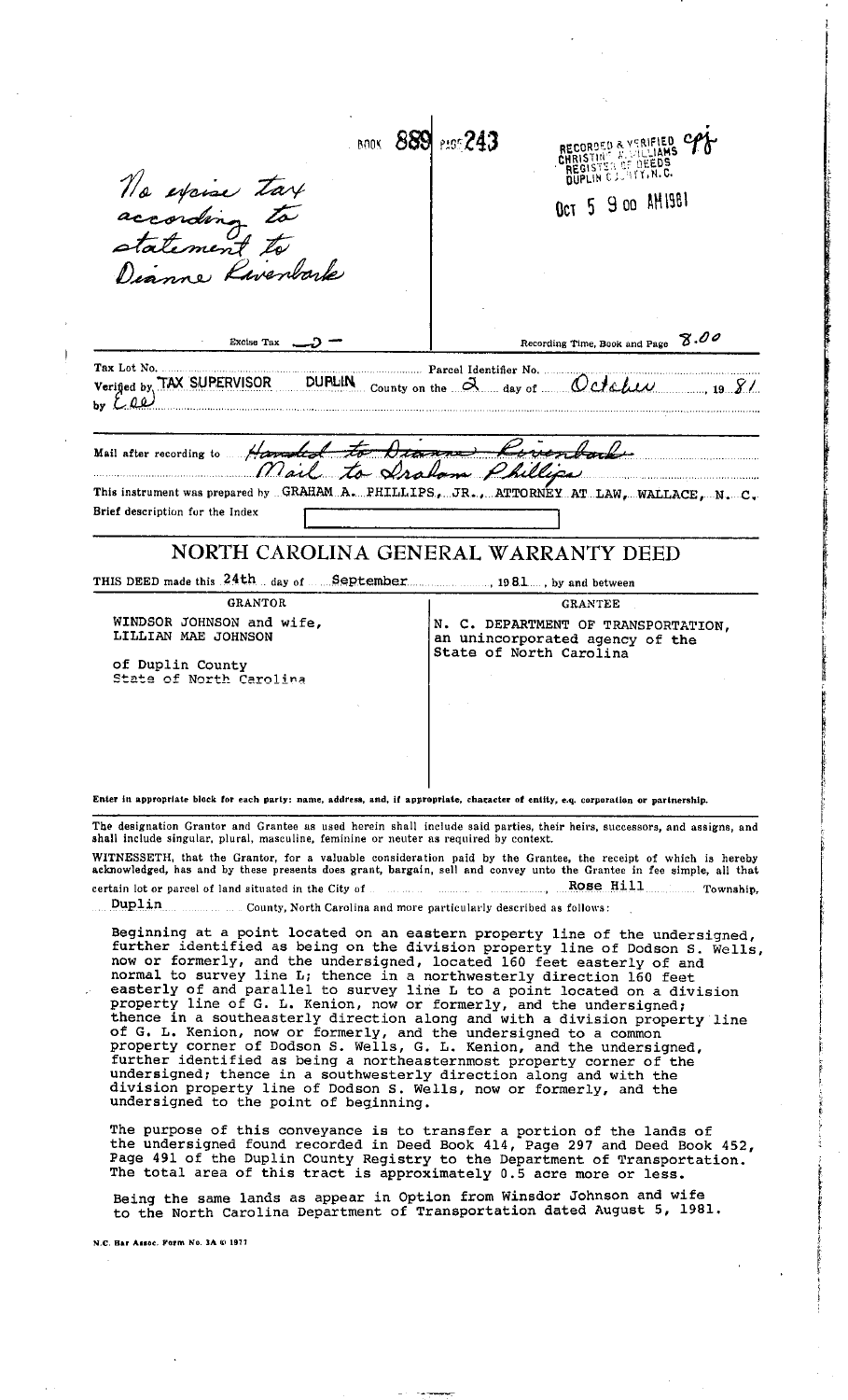**BOOK 889 PAGE 244** 

The property hereinabove described was acquired by Grantor by instrument recorded in

TO HAVE AND TO HOLD the aforesaid lot or parcel of land and all privileges and appurtenances thereto belonging to the Grantee in fee simple.

And the Grantor covenants with the Grantee, that Grantor is seized of the premises in fee simple, has the right to convey the same in fee simple, that title is marketable and free and clear of all encumbrances, and that Gr

IN WITNESS WHEREO<br>corporate name by its duly<br>above written. to set his hand and seal, or if corporate, has caused thi<br>seal to be hereunto affixed by authority of its Board of ator<br>Affic to be signed in its<br>day and year first s instrument (<br>Directors, the

 $\mathbf{A}$ 

| (Corporate Name)                     | <b>ONLY</b>             | Wind wild fullor<br>(. (BLAL)<br>WINDSOR JOHNSON                   |
|--------------------------------------|-------------------------|--------------------------------------------------------------------|
| ATTEST:                              | USE BLACK INK           | (8EAL)<br>LILLIAN MAE JOHNSON<br>illian Moe<br>Shnson<br>$-(SEAL)$ |
|                                      |                         | ---------------------(SEAL)                                        |
| (Corporate Name)<br>By: _            | et a<br><b>NLYO</b>     |                                                                    |
| ATTEST:                              | INK<br>ă                | (SEAL)                                                             |
| ARC ST<br>Secretary (Corporate Seal) | BLA<br>USE <sup>:</sup> | -----------------------------(SEAL)                                |
|                                      |                         |                                                                    |